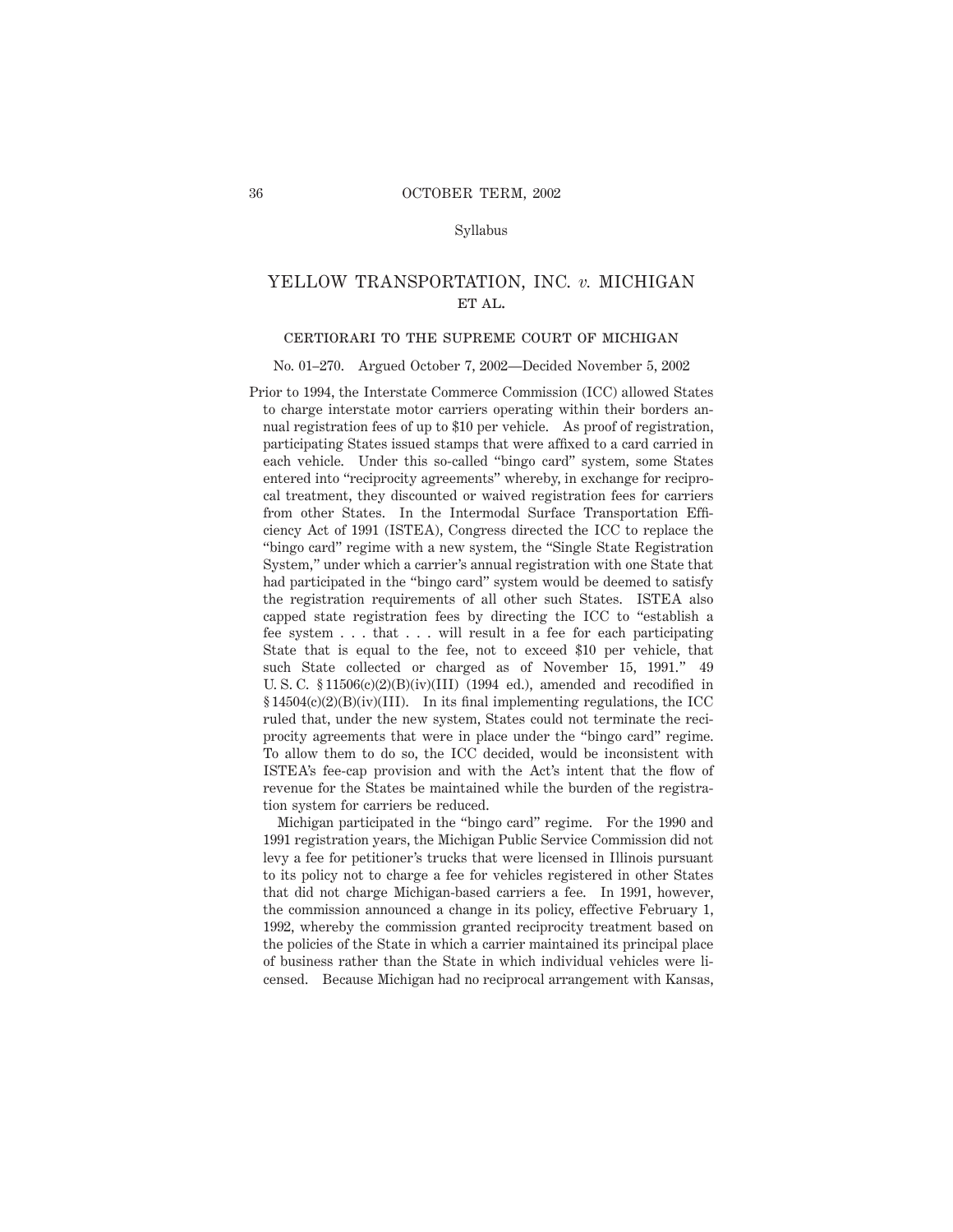#### Syllabus

where petitioner was headquartered, the Michigan commission levied a fee of \$10 per vehicle for the 1992 registration year on petitioner's entire fleet, with payment due on January 1, 1992. After paying the fees in October 1991 under protest, petitioner brought suit in the Michigan Court of Claims seeking a refund of the fees it paid for its Illinoislicensed vehicles after the Single State Registration System came into effect. It alleged that, because Michigan had not "collected or charged" a 1991 registration fee for those trucks, ISTEA's fee-cap provision prohibits Michigan from levying a fee for them. The court granted petitioner summary judgment, and the Michigan Court of Appeals affirmed. The Michigan Supreme Court reversed, concluding that reciprocity agreements are not relevant in determining what fee a State "charged or collected" as of November 15, 1991. Applying *Chevron U. S. A. Inc.* v. *Natural Resources Defense Council, Inc.,* 467 U. S. 837, the court determined that the statute unambiguously forbids the ICC's interpretation. Reasoning that the new fee system is based not on the fees collected from one individual company, but on the fee system that the State had in place on November 15, 1991, the court concluded that it must look not at the fees petitioner paid in any given year, but at the *generic fee* Michigan charged or collected from carriers as of November 15, 1991.

*Held:* The Michigan Supreme Court erred in holding that, under § 14504(c)(2)(B)(iv)(III), only a State's "generic" fee is relevant to determining the fee that was "collected or charged as of November 15, 1991." States may not renounce or modify a reciprocity agreement so as to alter any fee charged or collected as of that date. Because the ICC's interpretation of ISTEA's fee-cap provision is a permissible reading of the statutory language and reasonably resolves ambiguity therein, the ICC's interpretation must receive deference under *Chevron, supra,* at 843, and the Michigan Supreme Court erred in declining to enforce it. The fee-cap provision does not foreclose the ICC's determination that fees charged under States' pre-existing reciprocity agreements were, in effect, frozen by the new Single State Registration System. The statutory language "collected or charged" can quite naturally be read to mean fees that a State *actually* collected or charged. The statute can easily be read as the ICC chose, making it unlawful for a State to renounce or modify a reciprocity agreement so as to alter any fee charged or collected as of November 15, 1991. While the Michigan Supreme Court's reading of the statute might be reasonable, nothing in the statute compels that particular result. The fee-cap provision refers not to a "fee system," but to the "fee . . . collected or charged." Under the ICC's rule, where a State waives its registration fee, its "fee . . . collected or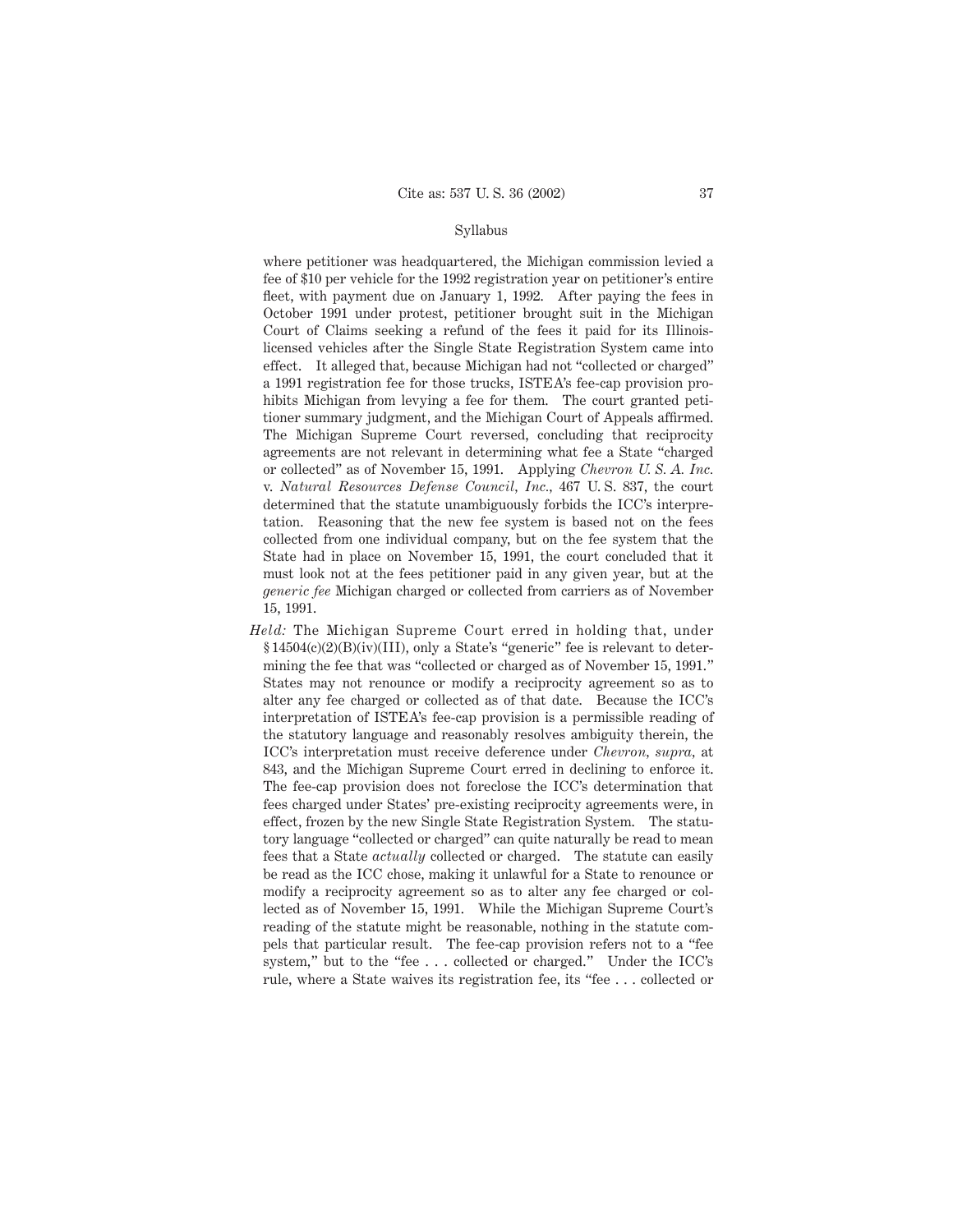charged" is zero and must remain zero. To allow States to disavow their reciprocity agreements so as to alter any fee charged or collected as of November 15, 1991, would potentially permit States to increase their revenues substantially under the new system, a result that the ICC quite reasonably believed Congress did not intend. The Court rejects respondents' arguments that Congress intended for each State to set a single, uniform fee; that the ICC could not add a constraint not within the statute's express language; and that the ICC's rule contravenes the fee-cap provision by limiting what a State can charge based on what was collected from or charged to a particular carrier. Pp. 45–48.

464 Mich. 21, 627 N. W. 2d 236, reversed and remanded.

O'Connor, J., delivered the opinion of the Court, in which Rehnquist, C. J., and Scalia, Kennedy, Souter, Thomas, Ginsburg, and Breyer, JJ., joined. Stevens, J., filed an opinion concurring in the judgment, *post,* p. 48.

*Charles A. Rothfeld* argued the cause for petitioner. With him on the briefs were *Evan M. Tager, Robert L. Bronston, John W. Bryant,* and *R. Ian Hunter.*

*Austin C. Schlick* argued the cause for the United States as *amicus curiae* in support of petitioner. With him on the brief were *Solicitor General Olson, Assistant Attorney General McCallum, Deputy Solicitor General Wallace, Michael Jay Singer, Bruce G. Forrest, Kirk K. Van Tine, Paul M. Geier, Dale C. Andrews,* and *Laura C. Fentonmiller.*

*Thomas L. Casey,* Solicitor General of Michigan, argued the cause for respondents. With him on the briefs were *Jennifer M. Granholm,* Attorney General, *Susan I. Leffler,* Assistant Solicitor General, and *David A. Voges* and *Henry J. Boynton,* Assistant Attorneys General.\*

JUSTICE O'CONNOR delivered the opinion of the Court.

We granted certiorari in this case, 534 U. S. 1112 (2002), to determine whether the Michigan Supreme Court erred in

<sup>\*</sup>*Roy T. Englert, Jr., Sherri Lynn Wolson, Beth L. Law,* and *Robert Digges, Jr.,* filed a brief for the American Trucking Associations, Inc., et al. as *amici curiae* urging reversal.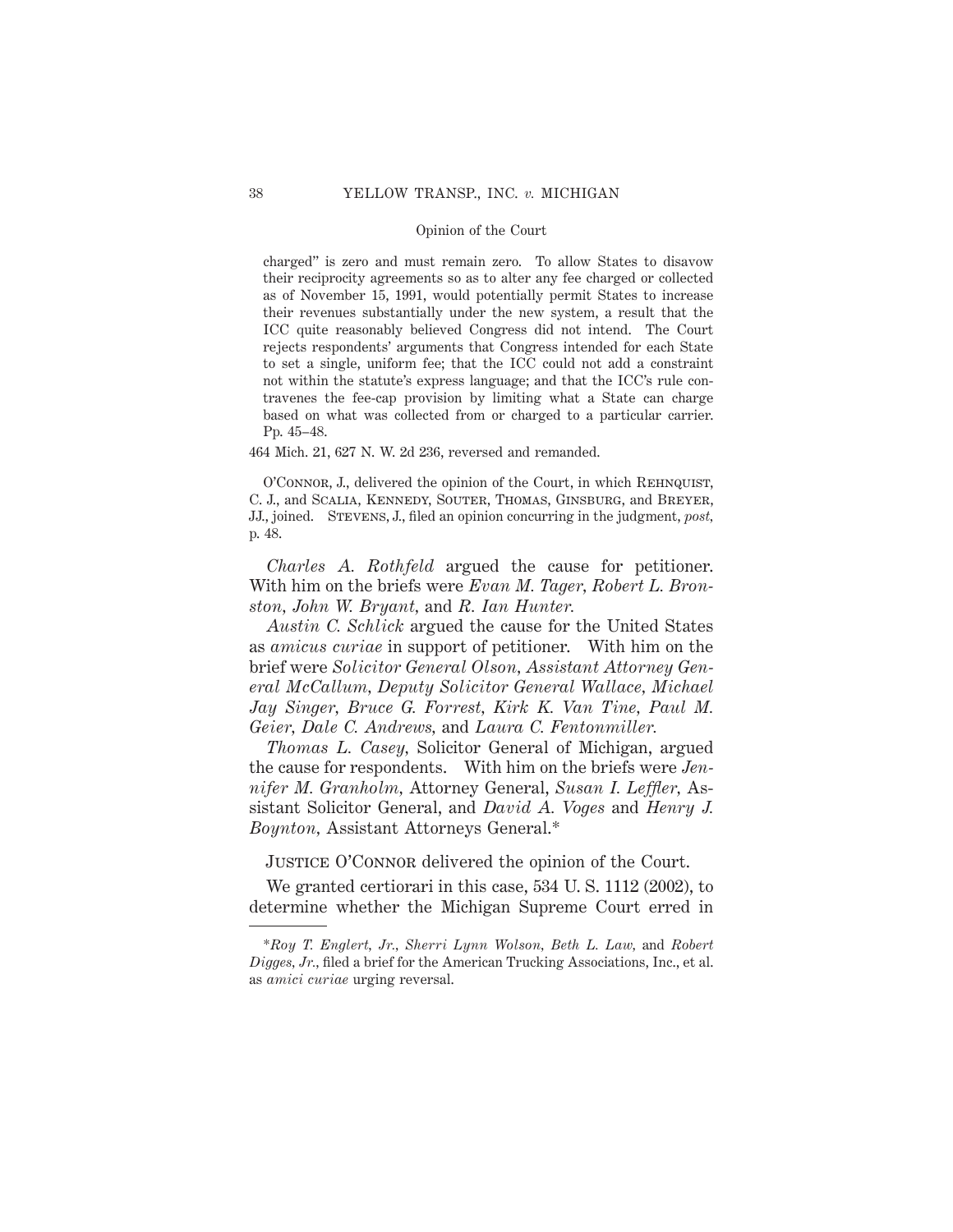holding that, under 49 U.S.C.  $\frac{14504(c)(2)(B)(iv)(III)}{111}$ , only a State's "generic" fee is relevant to determining the fee that was "collected or charged as of November 15, 1991."

# I

## A

Beginning in 1965, Congress authorized States to require interstate motor carriers operating within their borders to register with the State proof of their Interstate Commerce Commission (ICC) interstate operating permits. Pub. L. 89–170, 79 Stat. 648, 49 U. S. C. § 302(b)(2) (1970 ed.). Congress provided that state registration requirements would not constitute an undue burden on interstate commerce so long as they were consistent with regulations promulgated by the ICC. *Ibid.*

Prior to 1994, the ICC allowed States to charge interstate motor carriers annual registration fees of up to \$10 per vehicle. See 49 CFR § 1023.33 (1992). As proof of registration, participating States would issue a stamp for each of the carrier's vehicles. § 1023.32. The stamp was affixed on a "uniform identification cab car[d]" carried in each vehicle, within the square bearing the name of the issuing State. §§ 1023.32(d)–(e). This system came to be known as the "bingo card" system. *Single State Insurance Registration,* 9 I. C. C. 2d 610 (1993).

The "bingo card" regime proved unsatisfactory to many who felt that the administrative burdens it placed on carriers and participating States outweighed the benefits to those States and to the public. H. R. Rep. No. 102–171, pt. I, p. 49 (1991); H. R. Conf. Rep. No. 102–404, pp. 437–438 (1991). In the Intermodal Surface Transportation Efficiency Act of 1991 (ISTEA), Congress therefore directed the ICC to implement a new system to replace the "bingo card" regime.\*

<sup>\*</sup>Congress abolished the ICC in 1995 and assigned responsibility for administering the new Single State Registration System to the Secretary of Transportation. See ICC Termination Act of 1995, Pub. L. 104–88,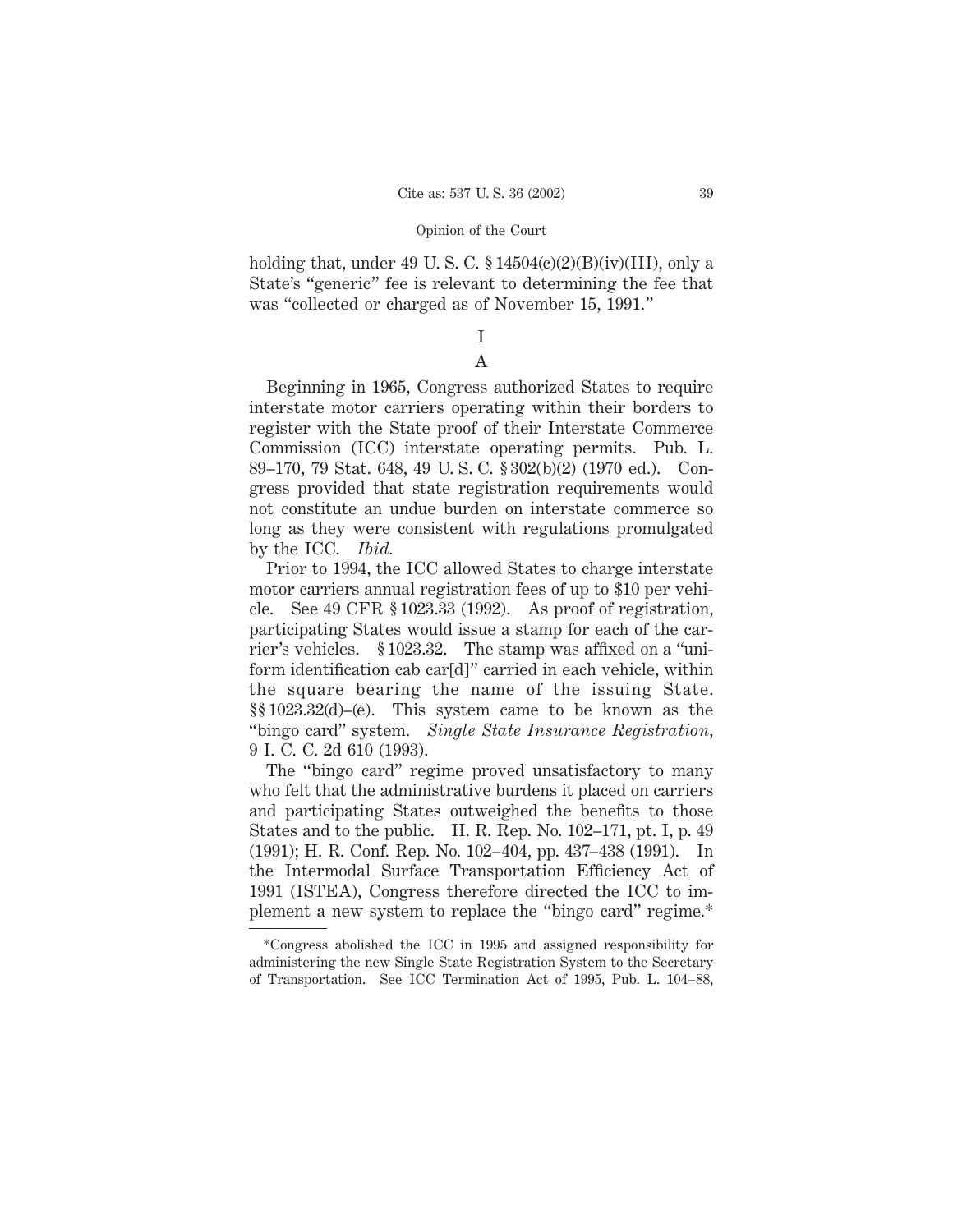See Pub. L. 102–240, § 4005, 105 Stat. 1914, 49 U. S. C. § 11506(c) (1994 ed.). Under the new system, called the Single State Registration System, "a motor carrier [would be] required to register annually with only one State," and "such single State registration [would] be deemed to satisfy the registration requirements of all other States." §§ 11506(c)(1)(A) and (C). Thus, one State would—on behalf of all other participating States—register a carrier's vehicles, file and maintain paperwork, and collect and distribute registration fees.  $$11506(c)(2)(A)$ . Participation in the Single State Registration System was limited to those States that had elected to participate in the "bingo card" system. § 11506(c)(2)(D).

ISTEA also capped the per-vehicle registration fee that participating States could charge interstate motor carriers. Congress directed the ICC to

"establish a fee system . . . that (I) will be based on the number of commercial motor vehicles the carrier operates in a State and on the number of States in which the carrier operates, (II) will minimize the costs of complying with the registration system, and (III) will result in a fee for each participating State that is equal to the fee, not to exceed \$10 per vehicle, that such State collected or charged as of November 15, 1991."  $§ 11506(c)(2)(B)(iv).$ 

Congress provided that the charging or collection of any fee not in accordance with the ICC's fee system would "be deemed to be a burden on interstate commerce." § 11506(c)(2)(C).

<sup>§ 101, 109</sup> Stat. 803. The provisions of ISTEA governing the system were amended and recodified. See 49 U. S. C. § 14504(c). The Federal Highway Administration, under the Secretary of Transportation, adopted the ICC regulations that implemented the Single State Registration System, 61 Fed. Reg. 54706, 54707 (1996), and the Federal Motor Carrier Safety Administration now has authority to administer the system, 49 U. S. C.  $$113(f)(1).$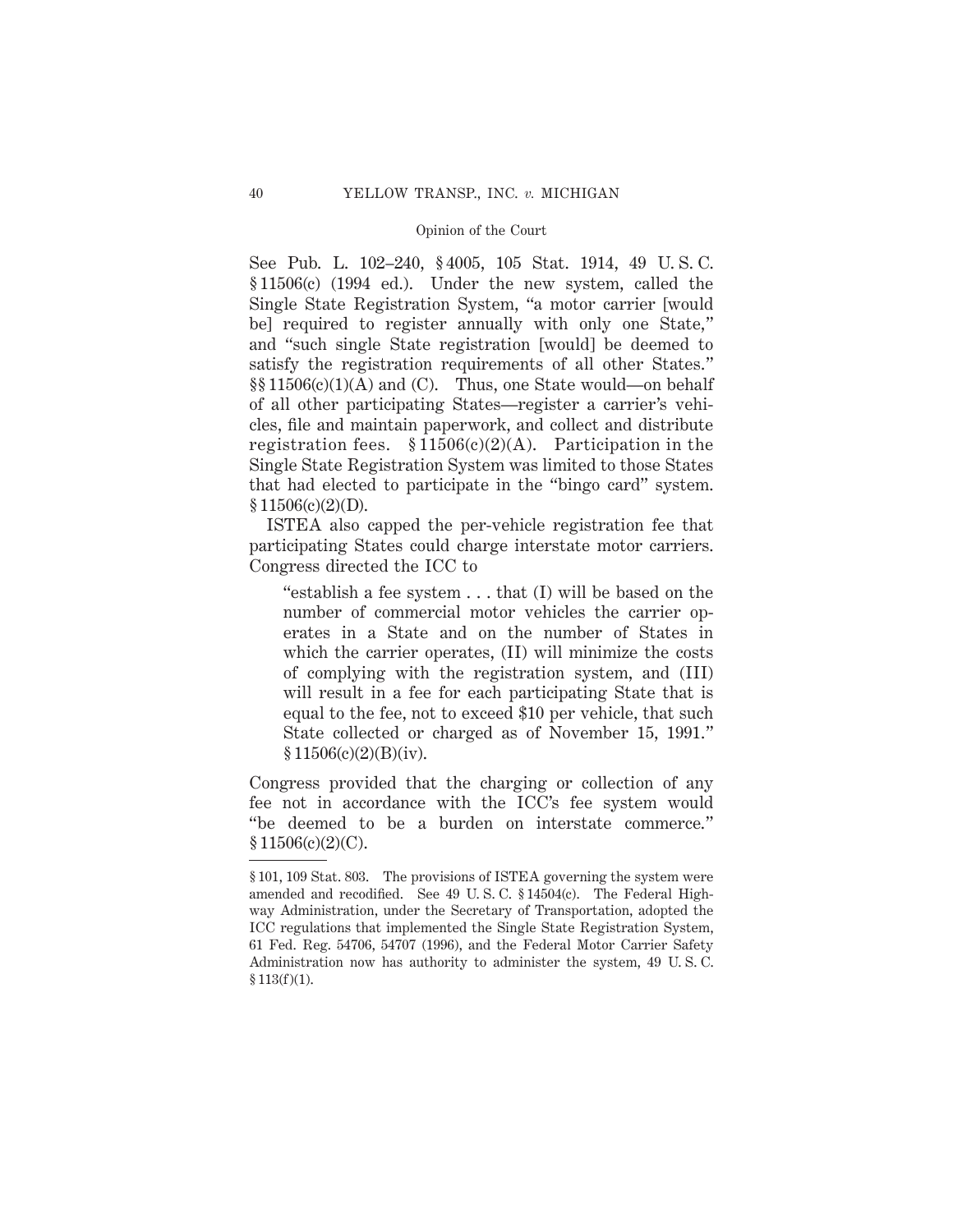The ICC issued its final implementing regulations in May 1993 after notice-and-comment proceedings. *Single-State Insurance Registration, supra.* The rulemaking gave rise to the central question in this case: whether, under the Single State Registration System, States were free to terminate "reciprocity agreements" that were in place under the "bingo card" regime. *Id.,* at 617–619. Under these agreements, in exchange for reciprocal treatment, some States discounted or waived registration fees for carriers from other States. *Id.,* at 617.

In issuing a set of proposed rules and soliciting further comments, the ICC questioned whether it had the power to require States to preserve pre-existing reciprocity agreements. *Single State Insurance Registration,* No. MC–100 (Sub-No. 6), 1993 WL 17833, \*12 (Jan. 22, 1993); see *Single State Insurance Registration—1993 Rules,* 9 I. C. C. 2d 1, 11 (1992). It noted that these agreements were voluntary and mutually beneficial and commented that "as long as no carrier is charged more than [a State's] standard November 15, 1991, fee for all carriers (subject to the \$10 limit), the requirements of [ISTEA] are satisfied." 1993 WL 17833, \*12.

In its final implementing regulations, however, the ICC concluded, in light of further comments, that its preliminary view on reciprocity agreements was inconsistent with ISTEA's fee-cap provision and with "the intent of the law that the flow of revenue for the States be maintained while the burden of the registration system for carriers be reduced." *Single State Insurance Registration,* 9 I. C. C. 2d, at 618. The agency therefore determined that States participating in the Single State Registration System "must consider fees charged or collected under reciprocity agreements when determining the fees charged or collected as of November 15, 1991, as required by § 11506(c)(2)(B)(iv)." *Id.,* at 618–619; see also *American Trucking Associations—Petition for Declaratory Order—Single State Insurance Registration,* 9 I. C. C. 2d 1184, 1192, 1194–1195 (1993). The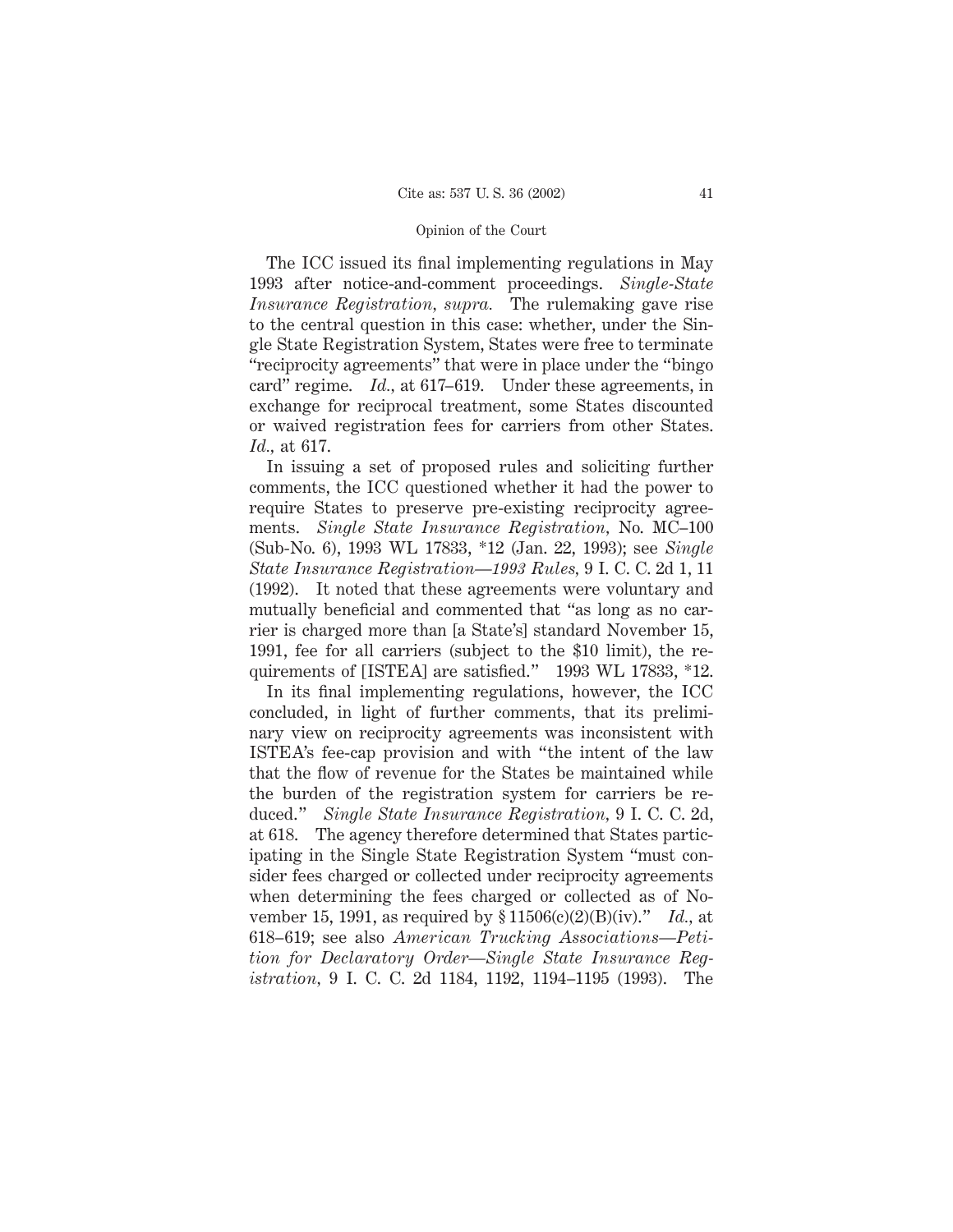National Association of Regulatory Utility Commissioners (NARUC) and 18 state regulatory commissions sought review of the ICC's determination and certain provisions of the Single State Registration System regulations. *NARUC* v. *ICC,* 41 F. 3d 721 (1994). The United States Court of Appeals for the District of Columbia concluded that the plain language of the statute supported the ICC's determination that States participating in the new system must consider reciprocity agreements under 49 U.S.C.  $\frac{11506(c)(2)(B)(iv)}{1150(c)(2)(B)(iv)}$ . 41 F. 3d, at 729.

Prior to the implementation of the Single State Registration System, Michigan had participated in the "bingo card" regime. See App. 5 (Affidavit of Thomas R. Lonergan, Director, Motor Carrier Regulation Division of the Michigan Public Service Commission ¶ 3e) (hereinafter Lonergan Affidavit). The Michigan Legislature had directed the Michigan Public Service Commission to levy an annual registration fee of \$10 per vehicle on interstate motor carrier vehicles and simultaneously endowed the commission with authority to "enter into a reciprocal agreement with a state." Mich. Comp. Laws Ann. § 478.7(4) (West 1988). Pursuant to such reciprocal agreements, the commission was empowered to "waive the fee [otherwise] required." *Ibid.*

Petitioner in this case is an interstate trucking company headquartered in Kansas. For calendar years 1990 and 1991, the Michigan Public Service Commission did not levy a fee for petitioner's trucks that were licensed in Illinois pursuant to its policy "not to charge a fee to carriers with vehicles registered in states . . . which did not charge Michiganbased carriers a fee." App. 6 (Lonergan Affidavit ¶ 3i). In 1991, however, the Michigan Public Service Commission announced a change in its reciprocity policy to take effect on February 1, 1992. Under the new policy, the commission granted reciprocity treatment based on the policies of the State in which a carrier maintained its principal place of

B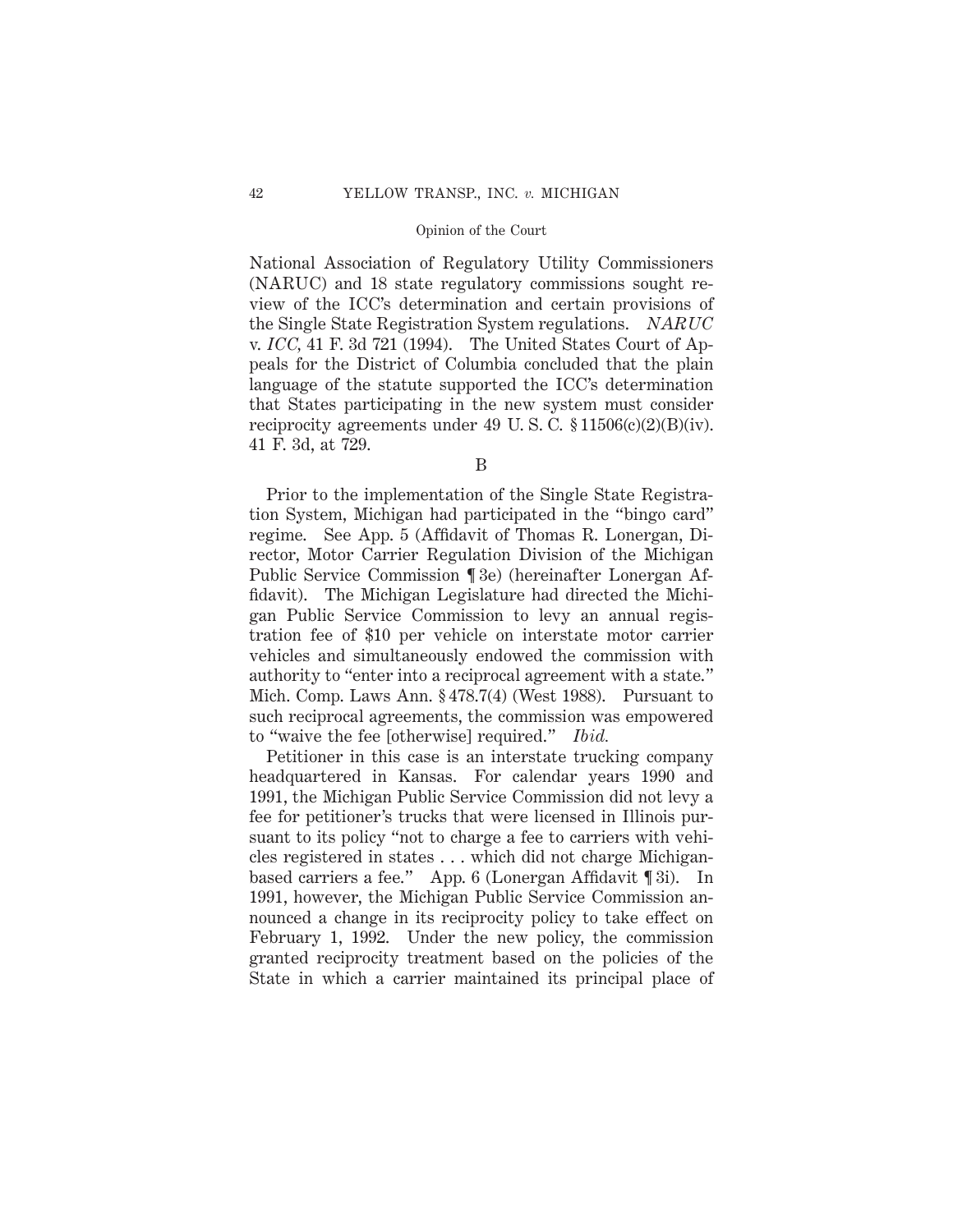business rather than the State in which individual vehicles were licensed. Because Michigan had no reciprocal arrangement with Kansas, the Michigan Public Service Commission sent petitioner a bill in September 1991, levying a fee of \$10 per vehicle for the 1992 registration year on petitioner's entire fleet, with payment due on January 1, 1992.

Petitioner paid the fees in October 1991 under protest and later brought suit in the Michigan Court of Claims seeking a refund of the fees it paid for its Illinois-licensed vehicles after the Single State Registration System came into effect. See 49 U. S. C. § 11506(c)(3) (1994 ed.) (setting effective date of January 1, 1994). Petitioner alleged that, because Michigan had not "collected or charged" a fee for the 1991 registration year for trucks licensed in Illinois, ISTEA's fee-cap provision prohibits Michigan from levying a fee on Illinoislicensed trucks.

On cross motions for summary disposition, the Michigan Court of Claims ruled in favor of petitioner. *Yellow Freight System, Inc.* v. *Michigan,* No. 95–15706–CM (Mar. 13, 1996) *(Yellow Freight System I)*. The Court of Claims' holding relied on an ICC declaratory order in which the agency held that ISTEA's fee-cap provision caps fees at the level "collected or charged" for registration year 1991, not those fees levied for registration year 1992 in advance of the statutory cutoff date. *Id.,* at 3–4; see *American Trucking Associations, supra,* at 1192, 1195.

The Michigan Court of Appeals affirmed on similar grounds. *Yellow Freight System, Inc.* v. *Michigan,* 231 Mich. App. 194, 585 N. W. 2d 762 (1998) *(Yellow Freight System II)*. The Court of Appeals also rejected Michigan's argument that States need not consider reciprocity agreements in determining the level of fees "charged or collected as of November 15, 1991," noting that the ICC had determined reciprocity agreements must be considered, and that the agency's decision had been upheld in *NARUC* v. *ICC, supra.*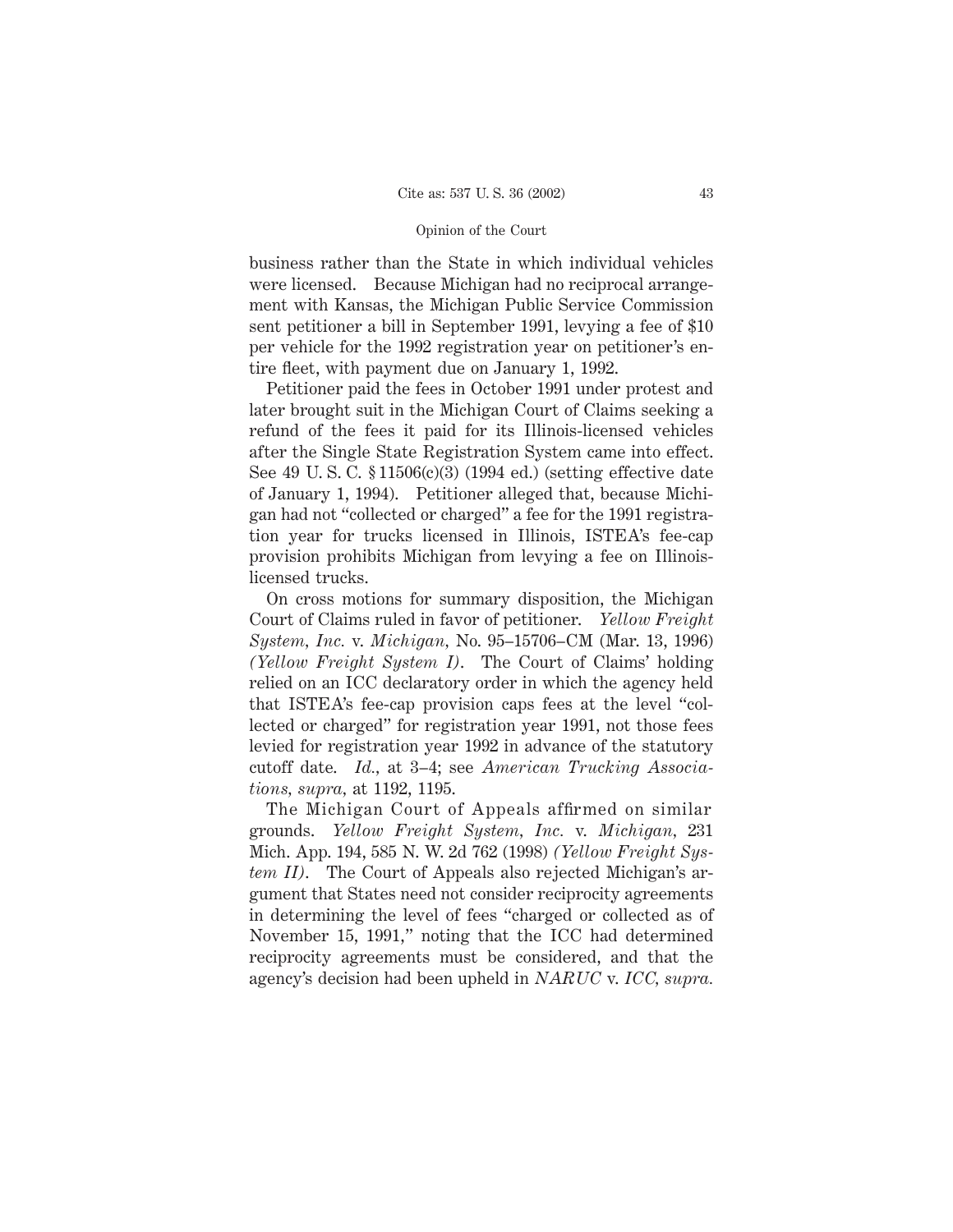*Yellow Freight System II, supra,* at 202–203, 585 N. W. 2d, at 766.

The Michigan Supreme Court reversed. *Yellow Freight System, Inc.* v. *Michigan,* 464 Mich. 21, 627 N. W. 2d 236 (2001) *(Yellow Freight System III)*. The court concluded that "reciprocity agreements are not relevant in determining what fee [a State] 'charged or collected' as of November 15, 1991." *Id.,* at 33, 627 N. W. 2d, at 242. The court expressly rejected the District of Columbia Circuit's contrary conclusion. *Id.*, at 29, 627 N. W. 2d, at 240 (citing *NARUC* v. *ICC, supra*). The Court applied *Chevron U. S. A. Inc.* v. *Natural Resources Defense Council, Inc.,* 467 U. S. 837 (1984), but determined that the statute unambiguously forbids the ICC's interpretation. *Yellow Freight System III,* 464 Mich., at 29–31, 627 N. W. 2d, at 240–241. Reasoning that "[t]he new 'fee system' is based not on the fees collected from one individual company, but on the fee system that the state had in place on November 15, 1991," the court concluded that "[w]e must look not at the fees paid by [petitioner] in any given year, but at the *generic fee* Michigan charged or collected from carriers as of November 15, 1991." *Id.,* at 31, 627 N. W. 2d, at 241 (emphasis added). Two justices dissented, finding ISTEA's fee-cap provision ambiguous, the ICC's construction reasonable, and deference therefore due. *Id.,* at 33–43, 627 N. W. 2d, at 242–247 (opinions of Kelly and Cavanagh, JJ.).

The Michigan Supreme Court did not consider respondents' argument that the fees petitioner paid Michigan for the 1992 registration year were "collected or charged as of November 15, 1991." 49 U. S. C. § 14504(c)(2)(B)(iv)(III). Nor did that court reach the question whether Michigan had "canceled its reciprocity agreements with other States in 1989." Brief for United States as *Amicus Curiae* 23. The only issue before this Court, therefore, is whether States may charge motor carrier registration fees in excess of those charged or collected under reciprocity agreements as of November 15, 1991.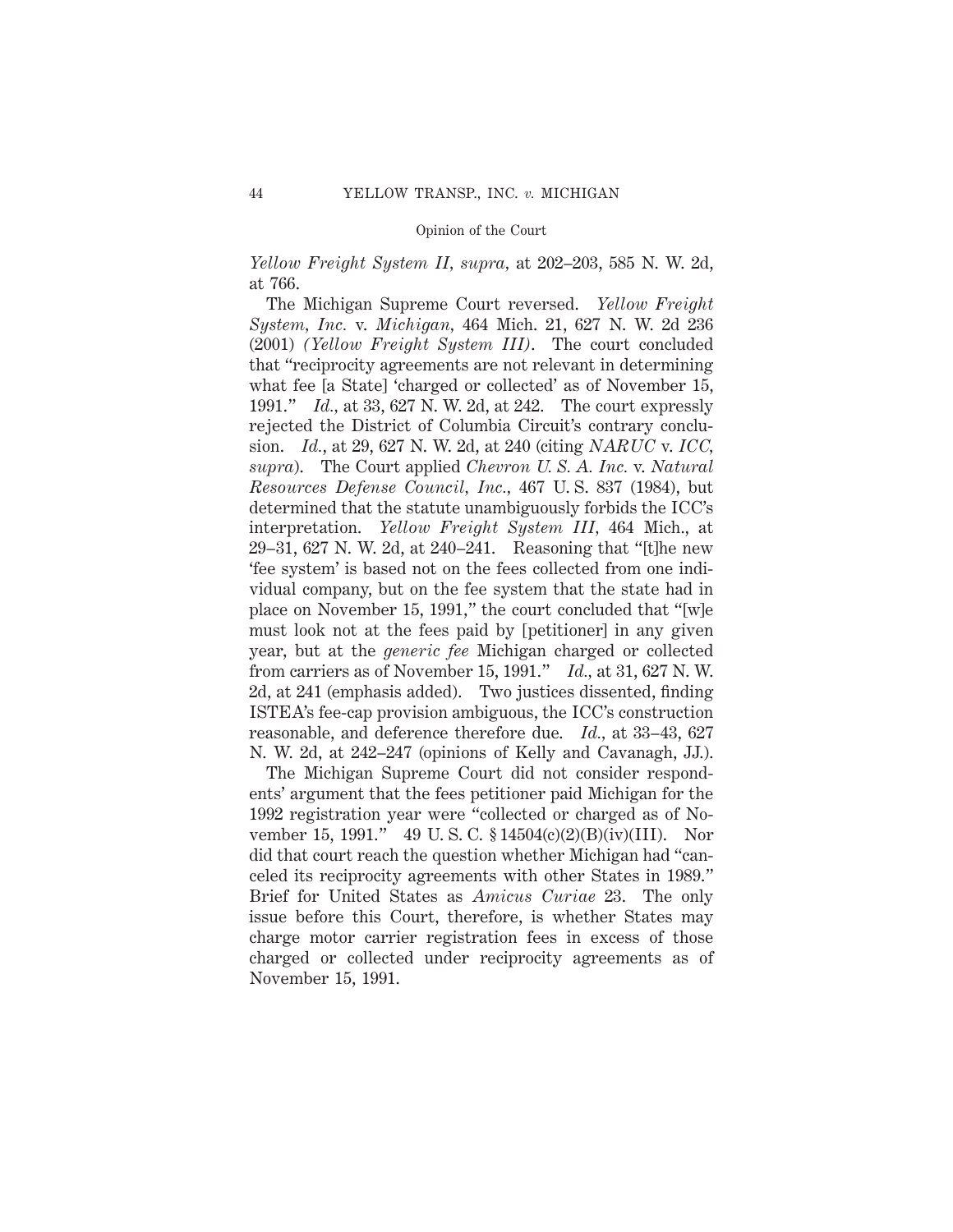#### II

Neither party disputes that *Chevron, supra,* governs the interpretive task at hand. In ISTEA, Congress made an express delegation of authority to the ICC to promulgate standards for implementing the new Single State Registration System. 49 U. S. C. § 11506(c)(1) (1994 ed.). The ICC did so, interpreting ISTEA's fee-cap provision subsequent to a notice-and-comment rulemaking. See *United States* v. *Mead Corp.,* 533 U. S. 218, 229 (2001) ("[A] very good indicator of delegation meriting *Chevron* treatment [is an] express congressional authorizatio[n] to engage in the process of rulemaking or adjudication that produces regulations or rulings for which deference is claimed"). The Federal Highway Administration adopted the ICC's regulations, see *supra,* at 39, n., and the Single State Registration System is now administered by the Federal Motor Carrier Safety Administration. 49 U. S. C. § 113.

Accordingly, the question before us is whether the text of the statute resolves the issue, or, if not, whether the ICC's interpretation is permissible in light of the deference to be accorded the agency under the statutory scheme. If the statute speaks clearly "to the precise question at issue," we "must give effect to the unambiguously expressed intent of Congress." *Chevron,* 467 U. S., at 842–843. If the statute is instead "silent or ambiguous with respect to the specific issue," we must sustain the agency's interpretation if it is "based on a permissible construction of the statute." *Id.,* at 843; see *Barnhart* v. *Walton,* 535 U. S. 212, 217–218 (2002).

ISTEA's fee-cap provision does not foreclose the ICC's determination that fees charged under States' pre-existing reciprocity agreements were, in effect, frozen by the new Single State Registration System. The provision requires that the new system "result in a fee for each participating State that is equal to the fee, not to exceed \$10 per vehicle, that such State collected or charged as of November 15, 1991." 49 U. S. C. § 14504(c)(2)(B)(iv)(III). The language "collected or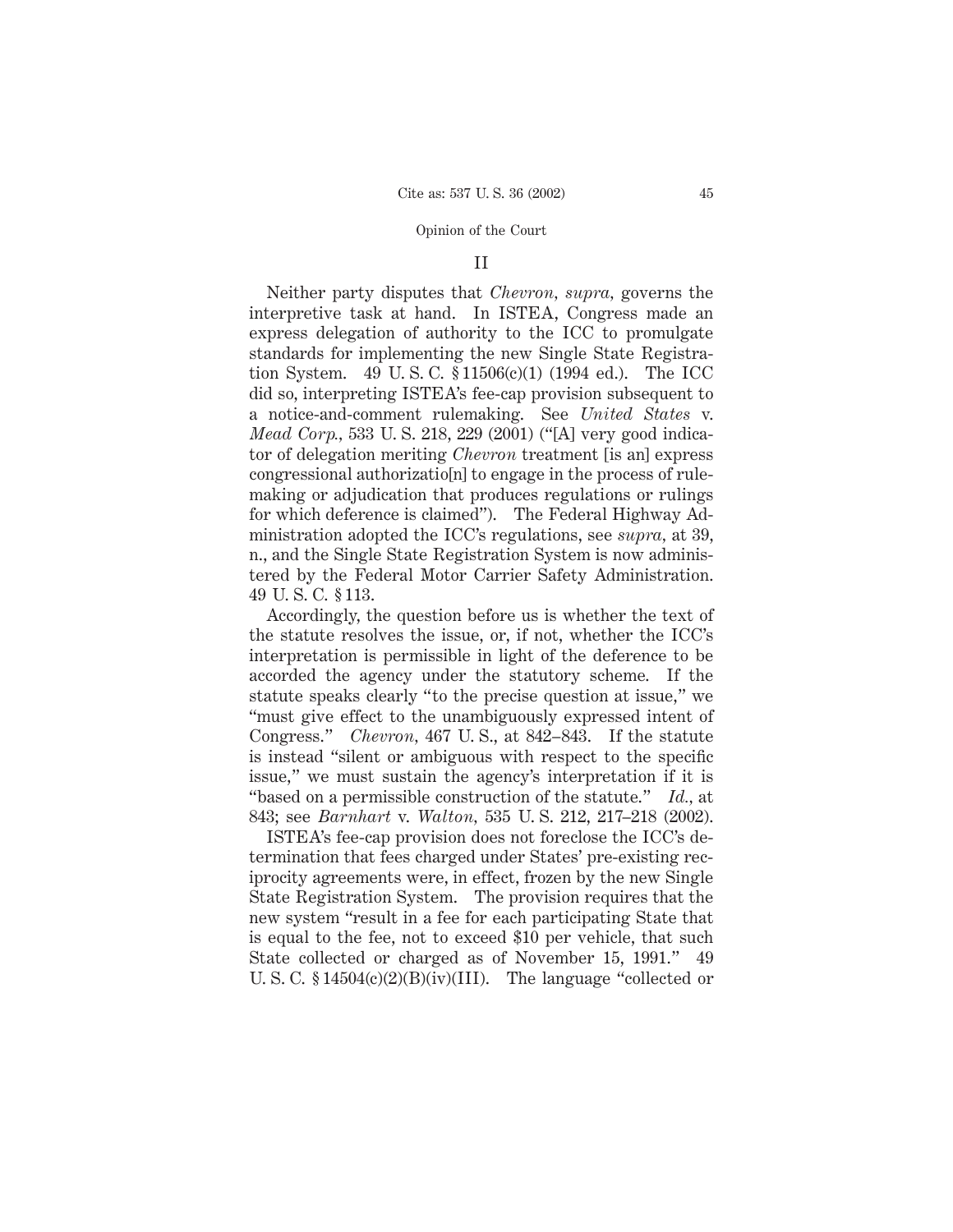charged" can quite naturally be read to mean fees that a State *actually* collected or charged. The statute thus can easily be read as the ICC chose, making it unlawful "for a State to renounce or modify a reciprocity agreement so as to alter any fee charged or collected as of November 15, 1991, under the predecessor registration system." *American Trucking Associations,* 9 I. C. C. 2d, at 1194; see *Single State Insurance Registration,* 9 I. C. C. 2d, at 618–619.

The Michigan Supreme Court held that the language of ISTEA's fee-cap provision compels a different result. Although it acknowledged that ISTEA is silent with respect to reciprocity agreements, the court nonetheless concluded that the fee-cap provision mandates that those agreements have no bearing in the determination of what fee a State "collected or charged" as of November 15, 1991. *Yellow Freight System III,* 464 Mich., at 31, 627 N. W. 2d, at 241. The court reasoned that the Single State Registration System was "based not on the fees collected from one individual company, but on the *fee system* that the state had in place." *Ibid.* (emphasis added). While such a reading might be reasonable, nothing in the statute compels that particular result.

The fee-cap provision refers not to a "fee system," but to the "fee . . . collected or charged." 49 U. S. C.  $§ 14504(c)(2)(B)(iv)(III)$ . Under the ICC's rule, where a State waives its registration fee, its "fee . . . collected or charged" is zero and must remain zero. The ICC's interpretation is a permissible reading of the language of the statute. And, because there is statutory ambiguity and the agency's interpretation is reasonable, its interpretation must receive deference. See *Chevron, supra,* at 843.

As commenters to the ICC during the rulemaking pointed out, to allow States to disavow their reciprocity agreements so as to alter any fee charged or collected as of November 15, 1991, would potentially permit States to increase their revenues substantially under the new system, a result that the ICC quite reasonably believed Congress did not intend.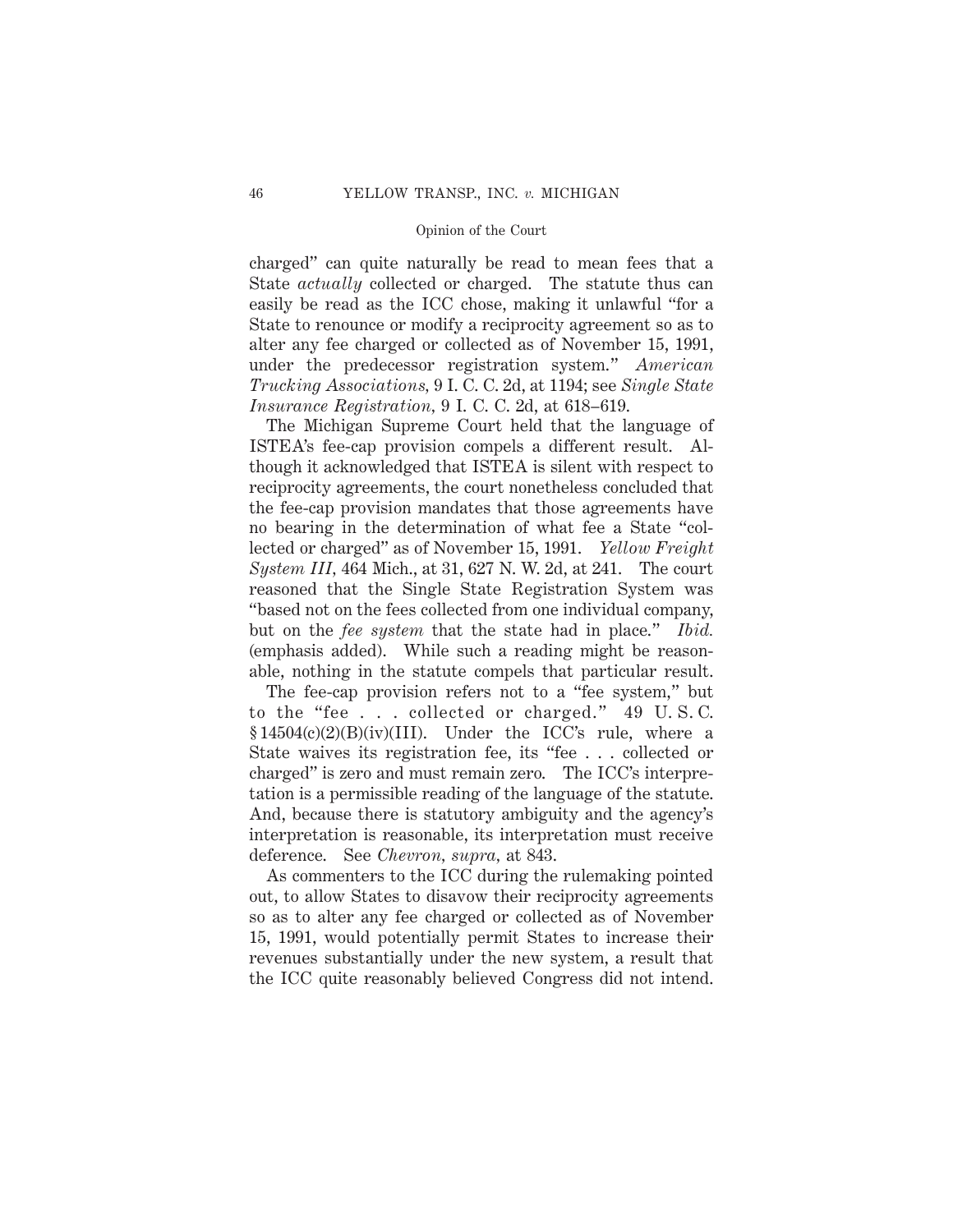See *Single State Insurance Registration,* 9 I. C. C. 2d, at 618. The ICC concluded that its rule best served the "intent of the law that the flow of revenue for the States be maintained while the burden of the registration system for carriers be reduced." *Ibid.* The agency considered that allowing States to disavow reciprocity agreements and charge a single, uniform fee might reduce administrative burdens, but expressed concern that carriers' registration costs, and state revenues, would balloon. *Ibid.* (noting that some carriers' fees "assertedly could increase as much as 900%," and that one commenter presented a "worst case scenario" in which "State revenues could increase from \$50 million to \$200 million").

Respondents argue that Congress intended for each State to set a single, uniform fee. While such a mandate would, indeed, have simplified the new system, it is not compelled by the language of the statute, which instructs the ICC to implement a system under which States charge a fee, not to exceed \$10 per vehicle, that is equal to the fee such States "collected or charged as of November 15, 1991."

Respondents also contend that, by freezing the fees charged under reciprocity agreements as part of the fee cap, the ICC added a constraint not within the express language of the statute. The Michigan Supreme Court expressed a similar concern, stating that "[i]t is not for the ICC . . . to insert words into the statute." 464 Mich., at 32, 627 N. W. 2d, at 241–242. It was precisely Congress' command, however, that the ICC promulgate standards to govern the Single State Registration System, 49 U. S. C. § 11506(c) (1994 ed.), and it was thus for that agency to resolve any ambiguities and fill in any holes in the statutory scheme. See *Mead Corp., supra,* at 229; *Chevron, supra,* at 843–844. To hold States to the fees they actually collected or charged seems to us a reasonable interpretation of the statute's command that state fees be "equal to the fee, not to exceed \$10 per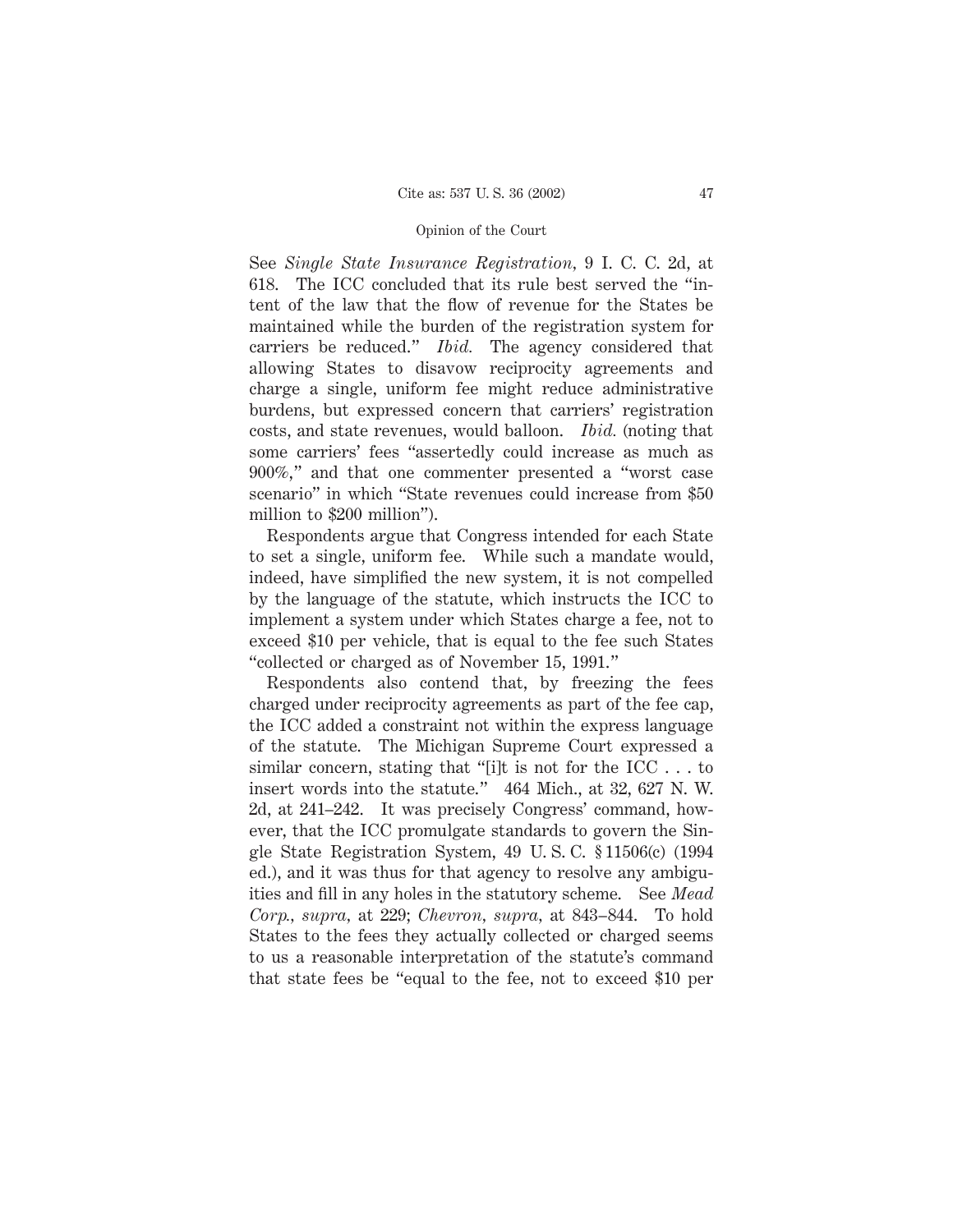### Stevens, J., concurring in judgment

vehicle, that such State collected or charged as of November 15, 1991." 49 U. S. C. § 14504(c)(2)(B)(iv)(III).

Respondents argue that the ICC's rule contravenes ISTEA's fee-cap provision by limiting what a State can charge based on what was collected from or charged to a particular carrier. Respondents point out that the focus of the provision is on the actions of the State, not the actions of any particular carrier. While we agree that the statute focuses on what States "collected or charged" rather than what particular carriers paid, we do not agree that the ICC's rule focuses the inquiry on the latter. Under the "bingo card" regime, States entered into reciprocity agreements that waived or reduced fees charged to particular categories of vehicles. The ICC's rule does not necessarily cap the aggregate fee paid by any particular carrier; rather, it simply requires States to preserve fees at the levels they actually collected or charged pursuant to reciprocity agreements in place as of November 15, 1991.

Because the ICC's interpretation of ISTEA's fee-cap provision is consistent with the language of the statute and reasonably resolves any ambiguity therein, see *Chevron,* 467 U. S., at 843, the Michigan Supreme Court erred in declining to enforce it.

The judgment is therefore reversed, and the case is remanded to the Michigan Supreme Court for further proceedings not inconsistent with this opinion.

*It is so ordered.*

# Justice Stevens, concurring in the judgment.

In my opinion there is no ambiguity in the relevant provisions of the Intermodal Surface Transportation Efficiency Act of 1991 (ISTEA). In that Act, Congress delegated to the Interstate Commerce Commission (ICC) the power to prescribe "standards" and "amendments to standards" that would create a "Single State Registration System." 49 U. S. C. § 11506 (1994 ed.). As a part of that delegation, the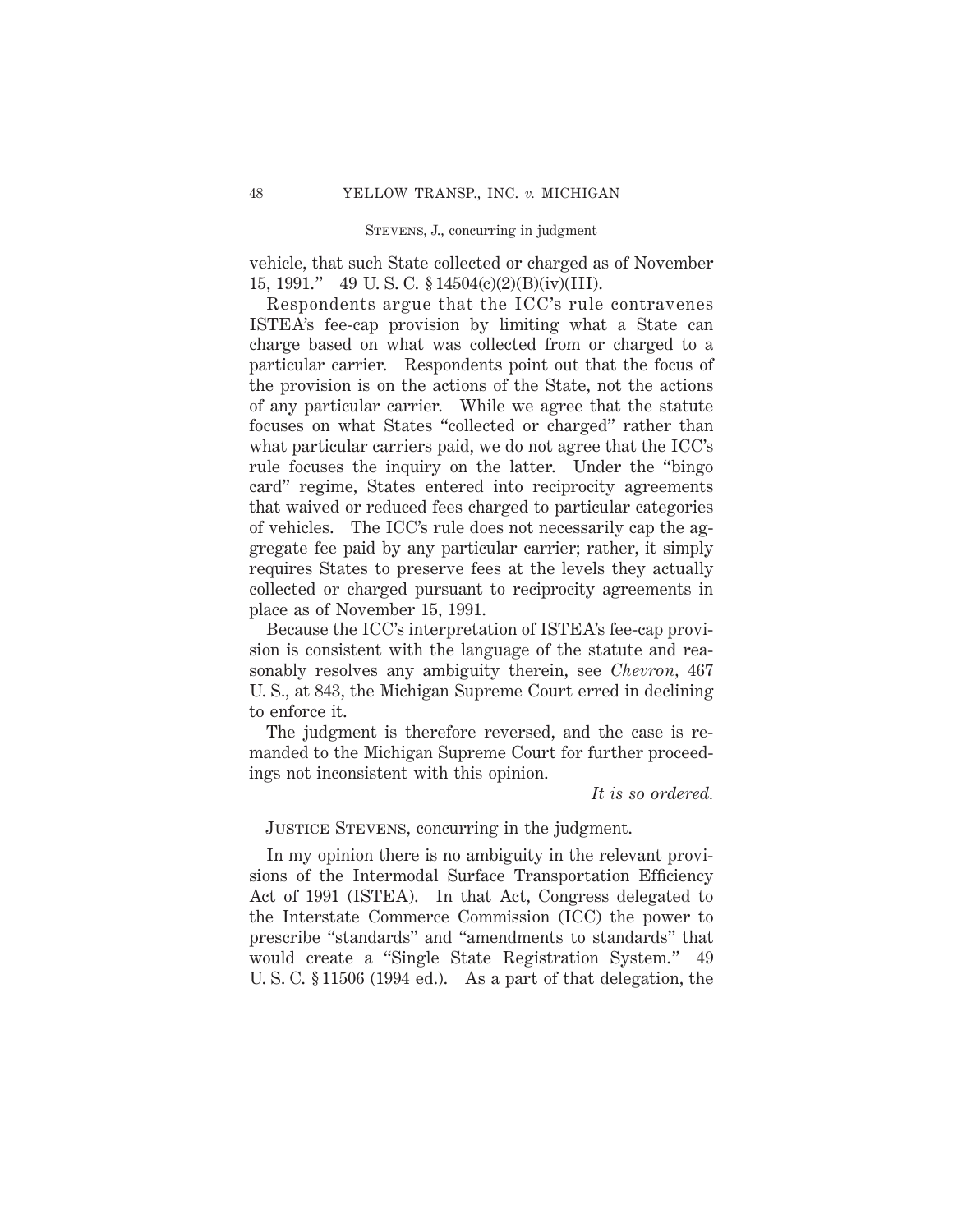### Stevens, J., concurring in judgment

ISTEA gave the ICC broad authority to establish a "fee system" that would comply with three conditions, the third of which contained two requirements.<sup>1</sup> The fee for each participating State (1) may not exceed \$10 per vehicle and (2) must be equal to the fee that the State "collected or charged as of November 15, 1991."  $$11506(c)(2)(B)(iv)(III)$ .

Because Michigan had both collected and charged a \$10 fee in 1991—and continued to do so thereafter—the Michigan Public Service Commission did not violate either of those statutory requirements when it changed its method of determining reciprocity with respect to individual carriers.<sup>2</sup> Indeed, the essential features of Michigan's fee system for 1992 were the same as they were in 1991: The amount of the fee that the "State collected or charged" was \$10 per vehicle both before and after November 15, 1991; that fee was assessed on exactly the same kinds of vehicles both before and after that date; the State had reciprocal arrangements, providing for either a discount or a waiver of the fee with the same States in 1992 that it did in 1991.

Michigan did, however, violate an additional requirement imposed by the ICC when the State modified its method of determining the home State of out-of-state vehicles. That

.....

<sup>&</sup>lt;sup>1</sup>"(B) RECEIPTS: FEE SYSTEM.—Such amended standards—

<sup>&</sup>quot;(iv) shall establish a fee system for the filing of proof of insurance as provided under subparagraph (A)(ii) of this paragraph that (I) will be based on the number of commercial motor vehicles the carrier operates in a State and on the number of States in which the carrier operates, (II) will minimize the costs of complying with the registration system, and (III) will result in a fee for each participating State that is equal to the fee, not to exceed \$10 per vehicle, that such State collected or charged as of November 15, 1991 . . . ." 49 U. S. C. § 11506(c)(2)(B)(iv) (1994 ed.).

<sup>2</sup> As explained by the majority, *ante,* at 42–43, Michigan changed its policy from determining reciprocity with respect to an individual vehicle based on where that vehicle was registered and had obtained a license plate to determining reciprocity based on where the trucking company that owned the individual vehicle maintained its principal place of business.